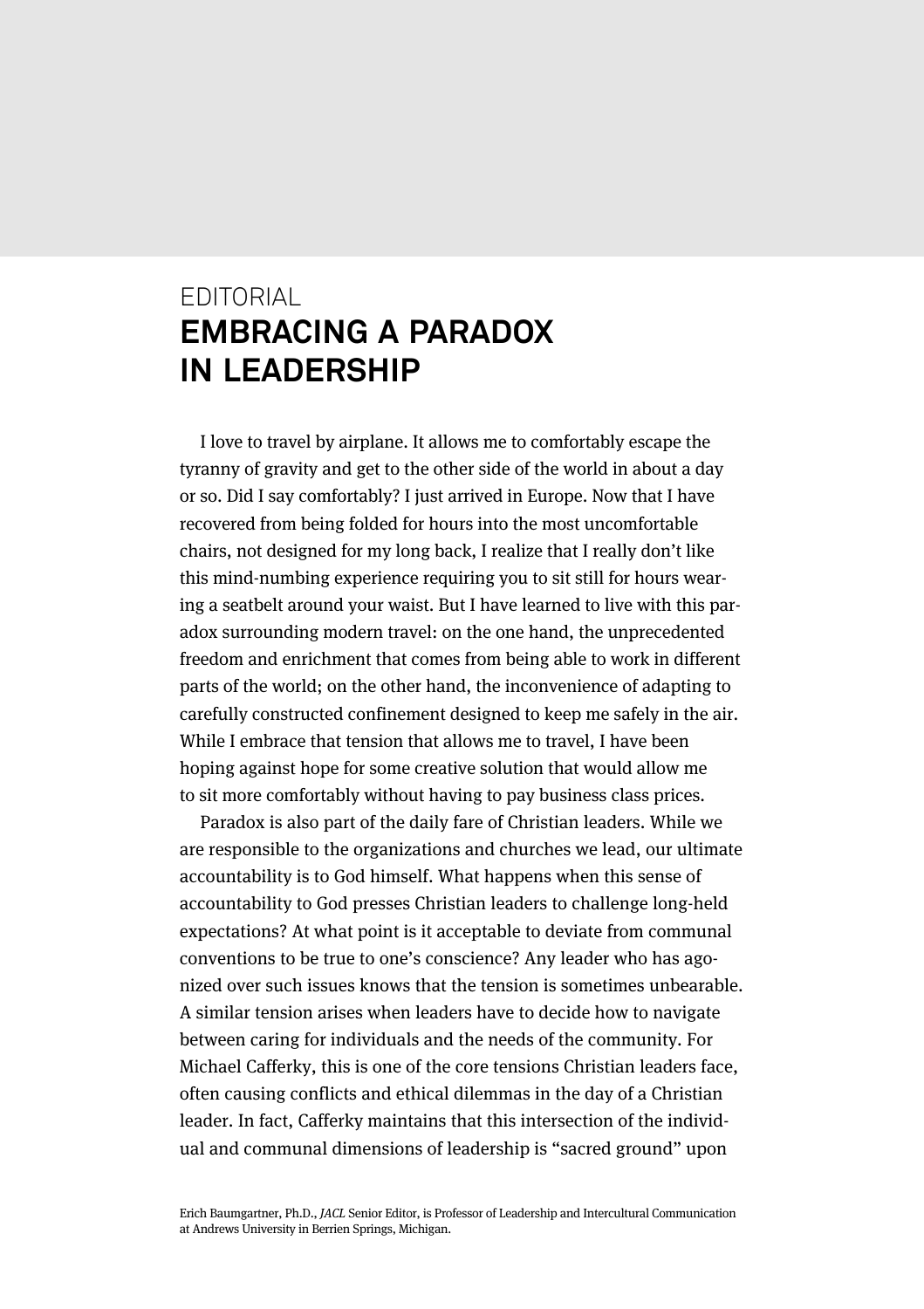which Christian leaders stand.

The tension between the spiritual dimension of their leadership and the daily grind of solving countless human problems can sometimes become unbearable. Looking at the amazing story of Moses' failure to represent God's care to His people when he angrily stood in front of a whining group of Israelites, Don Livesay reminds us that Christian leadership is indeed a sacred calling that comes with an awesome responsibility. No matter how difficult, the ultimate purpose of Christian leadership is more than keeping people happy and well fed. Leaders are to engage a community of people in bringing glory to God.

If that is true, we cannot be content with churches that no longer seem to be able to effectively reach a spiritually hungry but skeptical generation. In this issue we are pleased to bring you an exclusive interview with Gary Hamel, the renowned business writer who a few weeks ago sat down with a group of leadership professors at Andrews University to discuss the question of how the church copes with the unrelenting change that has become such a sign of our time. Gary has done more than any other leader to help organizations rethink their relationship to change and innovation. In his latest book, What Matters Now, which Matthew Shallenberger reviews later in this issue, Hamel calls for a new kind of leaders who see themselves as stewards not only of the bottom line and organizational purpose but also of people with passions and creative gifts to be unleashed rather than exploited. But how do you do that in a world where the predominant management paradigm is still one of productivity through control? And what would a 21st-century organization that is fit for people to give their best look like?

Strangely enough, this is where the church comes in. Lacking the incentive structure of businesses, the church always thrives on intrinsic motivations. Somehow, Hamel contends, Jesus was able to literally create "the world's first viral organization." Even though threatened with violence, the church's enemies could not stop it. In contrast, today's churches seem to lose ground, immobilized by an environment of change that no longer respects yesterday's successes. But is the journey along the organizational lifecycle towards irrelevance and death inevitable? Yes, says Hamel, if the church is not willing to overcome its habit of blaming the culture instead of facing its own problem of inertia and denial. Instead, he calls for entrepreneurial churches that answer the spiritual hunger of our postmodern generation with a willingness to find new ways to be a spiritual community for and with them. The Wall Street Journal has called Hamel today's leading business strategist. (He